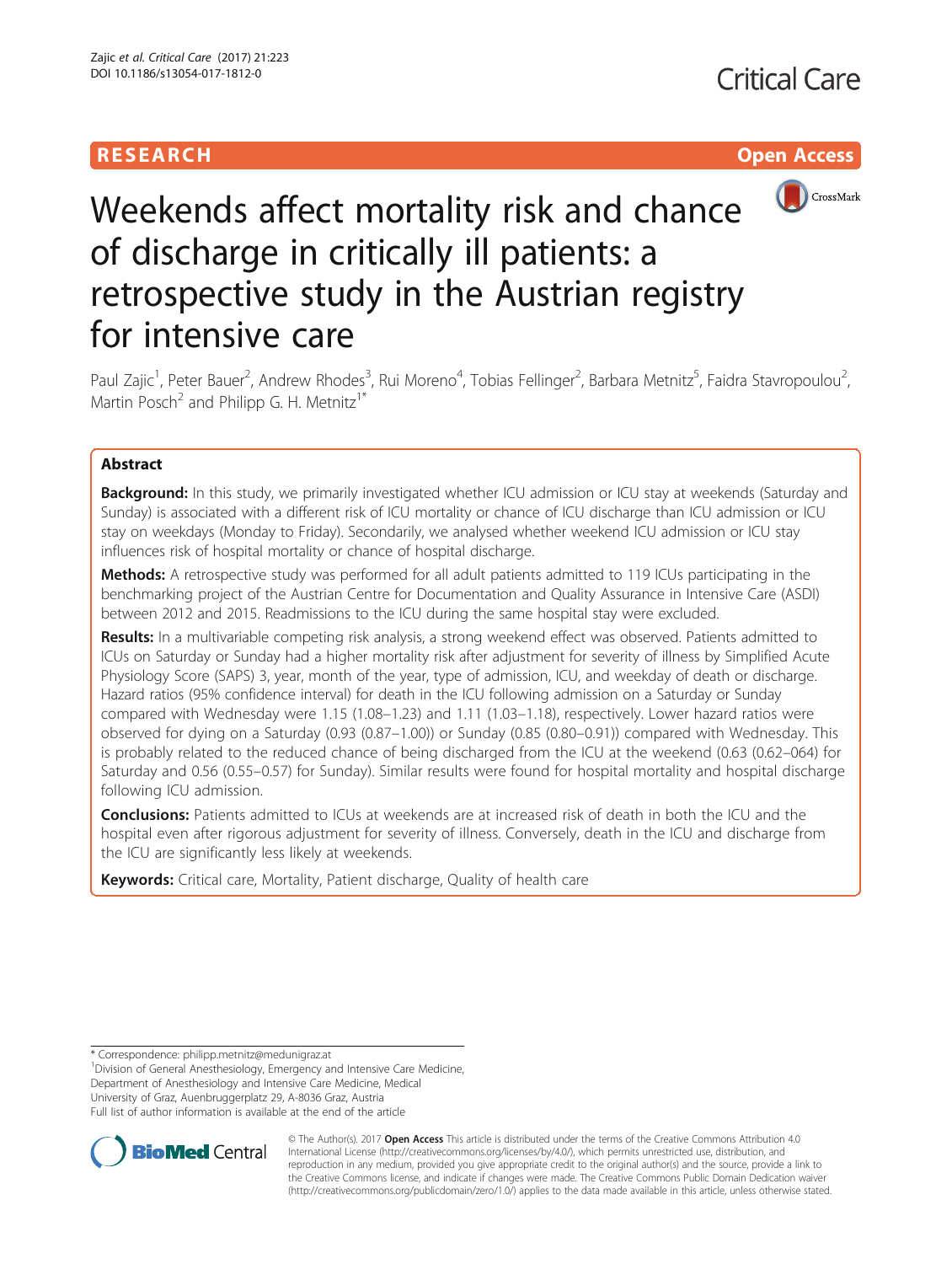# Background

Results from recent studies suggesting that increased mortality is associated with weekend admission to National Health Service (NHS) hospitals in the United Kingdom—the so-called "weekend effect"—have prompted intensive discussions in both the scientific community and the public [[1](#page-7-0)–[3\]](#page-7-0). In studies like these, adjustment for severity of illness is paramount, since the case mix may differ substantially between weekends and weekdays [[4](#page-7-0)]. This adjustment is of utmost importance in critically ill patients, which may explain why a recent study, focused on patients in intensive care units (ICUs) in the NHS, found no discernible weekend effects following emergency admission to the ICU [\[5\]](#page-7-0).

Because there is no generally agreed-on methodological approach, the existing body of evidence is inconsistent. While increased risk of death following weekend ICU admission has been found in some studies [\[6](#page-7-0)–[8](#page-7-0)], other studies have failed to demonstrate any weekend effects [[9](#page-7-0)–[13](#page-7-0)] following adjustment for severity of illness. Yet a meta-analysis based on data available in 2010 has concluded that weekend ICU admissions are associated with increased risk of death [[14\]](#page-7-0). As the available evidence is conflicting and confounded by several factors, additional high-quality data are required to address the question of whether there are "weekend effects" in ICU patients. Furthermore, it needs to be clarified whether these supposed effects affect mortality risk only, and whether the admission day represents the only influencing factor.

To specifically assess the impact of intensive care upon patient outcomes, it is prudent to focus on ICU mortality following adjustment for baseline risk of death and type of admission as the primary variable of interest. Death in the ICU may obviously be preceded by discharge or transfer from the ICU at any given time point. In this setting, competing risk analysis may be the methodological approach of choice [\[15\]](#page-7-0). In this study, we therefore primarily investigate whether ICU admission or ICU stay at weekends (Saturday and Sunday) is associated with a different risk of ICU mortality or chance of ICU discharge than ICU admission or ICU stay on weekdays (Monday to Friday). Secondarily, we analyse whether weekend ICU admission or ICU stay influences the risk of hospital mortality or chance of hospital discharge.

# Methods

The Austrian Centre for Documentation and Quality Assurance in Intensive Care (ASDI) is a non-profit organisation which has established a multicentre database containing anonymised data on patients admitted to ICUs in Austria (Additional file [1](#page-6-0): Table S1). The data set is described in detail elsewhere [[16](#page-7-0)]. The prospectively collected data include: sociodemographic data, such as age, sex, and chronic conditions; reason for admission, recorded according to a predefined list of medical and surgical diagnoses [[17\]](#page-7-0); severity of illness, as measured by either the Simplified Acute Physiology Score (SAPS) II (used until 2011) [[18\]](#page-7-0) or the SAPS 3 (used since 2012) [[19](#page-7-0), [20\]](#page-7-0); level of provided care, as measured by the Simplified Therapeutic Intervention Scoring System (TISS-28) [[21\]](#page-7-0); length of ICU and hospital stay; and outcome data, including survival status at ICU and hospital discharge. Since no additional interventions were performed, the need for informed consent was waived by the institutional review board.

#### Statistical analysis

The main analysis was conducted using the Fine and Gray proportional subdistribution hazards model [\[22](#page-7-0)]. Competing events of interest were ICU mortality and ICU discharge within 30 days. Patients staying in the ICU for more than 30 days were censored, because 30 day mortality is a widely accepted outcome measure, the model is likely to fit better when applied over a limited time interval only, and previous studies on the same topic did so [\[1](#page-7-0)]. Sensitivity analyses without censoring after 30 days were performed. All analyses were conducted according to Beyersmann et al. [[23](#page-7-0)] with R version 3.3.1 and the package survival version 2.39-4.

The following variables were used as risk factors for modelling death in the ICU or ICU discharge: weekday of admission, weekday of event (death or discharge), SAPS 3, year of admission, month of admission, type of admission as outlined in the SAPS 3 [\[19](#page-7-0)], and centre (ICUs as fixed effects). The weekday of death or discharge was modelled by a time-dependent covariate. Wednesday was chosen as the reference day. The survConcordance function [[24](#page-7-0)] was used to evaluate the calibration of the model. Additionally, we assessed the impact of the inclusion of twofold interactions between the variables admission day, type of admission, and SAPS 3 as well as the reasons for admission. Proportionality of hazards was investigated using an interaction term between weekday of admission and time to assess a possible influence of weekday of admission on early or late mortality.

Secondary analysis consisted of investigating possible weekend effects on hospital mortality and hospital discharge following ICU admission. The model was built upon the variables already described.

Sensitivity analyses were performed to assess the magnitude of possible weekend effects in the following subgroups: patients admitted to ICUs that reported more than 99% of hospital outcomes; only readmissions during the same hospital stay; and patients in the first, second, or third tertile of the SAPS 3. The main analysis was repeated by fitting Cox proportional hazards models for the cause-specific hazards in the competing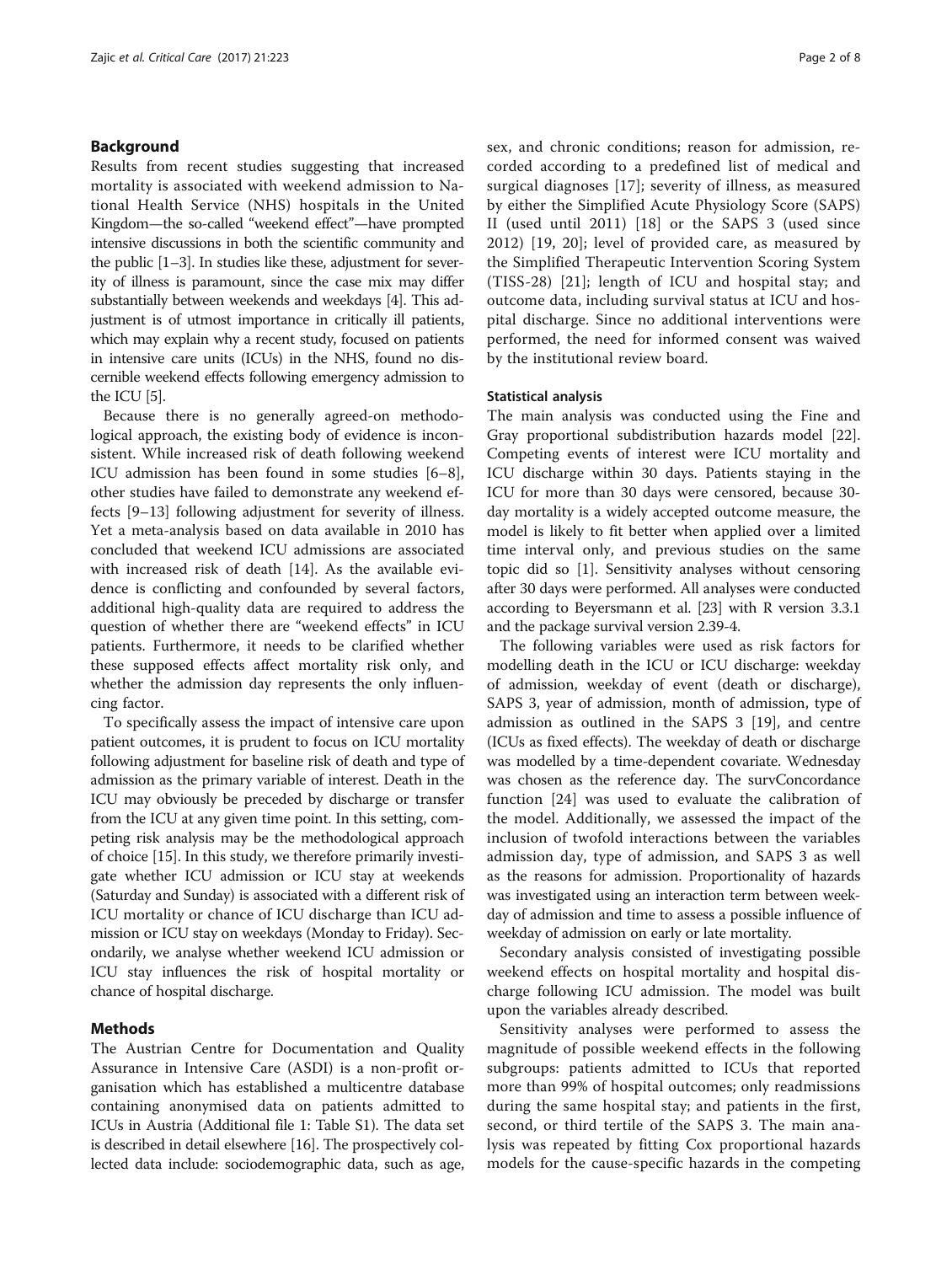risk setting on the same sets of data, based on different risk sets of patients.

Data are generally presented as median and interquartile ranges (IQR) or absolute number  $(n)$  and percentage  $(\%)$ unless specified otherwise.

# Results

All patients admitted to 119 participating ICUs between 1 January 2012 and 31 December 2015 ( $n = 167,425$ ) were included in the study. This time period was chosen because the risk adjustment system was changed from SAPS II to SAPS 3 at the beginning of 2012. We considered the use of multiple risk adjustment systems to be inadequate for this study.

Patients < 18 years of age ( $n = 1762$ ) or with missing age data ( $n = 31$ ) were excluded from the analysis. For patients who were admitted more than once  $(n = 14,297)$ , only the first admission was included. Patients without documented ICU admission or discharge dates or outcome  $(n = 67)$  were excluded. A total of 151,268 patients were available for the main analysis. For the secondary analysis, patients with missing hospital outcome  $(n = 1584)$ or missing discharge dates from the hospital  $(n = 2287)$ were also excluded, leaving 147,397 patients.

A total of 25,838 (17.1%) patients were referred to an ICU on Saturday or Sunday. In total, 86,564 (57.2%) patients were male and the median (IQR) age was 68 (54–77) years. Neither age nor the male/female distribution varied noticeably between days of the week (Table [1\)](#page-3-0).

Severity of illness and reasons for admission varied noticeably between weekends and weekdays. Median (IQR) SAPS 3 was 44 (34–56); the lowest values were found from Tuesday to Thursday (42 (33–54)), and the highest on Saturday and Sunday (48 (37–61)). Overall, the documented type of admission to the ICU was "medical" in 36.6% of patients and "scheduled surgery" in 32.6%. On Saturdays and Sundays, however, 50.3% and 51.7% of patients were documented as a "medical" type of admission, respectively. Conversely, "scheduled surgery" was recorded as the type of admission in only 10.0% and 9.9% of patients on Saturdays and Sundays, respectively.

A total of 13,887 (9.2%) patients died in the ICU, and 137,381 (90.8%) were discharged. Overall, 20,537 (13.7%) hospital deaths and 129,147 hospital discharges were observed. Both unadjusted hospital and ICU mortality differed between weekdays and weekends. Eight per cent of patients admitted on a Wednesday died in the ICU, while 13.1% of patients admitted on Saturdays and 13.4% of patients admitted on Sundays died in the ICU. A total 12.4% of patients admitted to the ICU on Wednesday died in hospital; 18.5% of patients admitted to the ICU on Saturdays and 19.4% of patients admitted on Sundays died during their hospital stay. The observed-to-expected (O/E, (95% CI)) ratio for hospital mortality was 0.71 (0.69–0.73) on

Wednesdays compared with 0.78 (0.75–0.80) on Saturdays and 0.79 (0.77–0.82) on Sundays. Table [1](#page-3-0) presents detailed patient demographics and outcome data. Additional file [1](#page-6-0): Table S2 describes reasons for admission in depth.

Patients admitted to the ICU at weekends had higher summative TISS-28 scores than patients admitted during the week, yet there was no discernible difference in these scores between individual days of admission (Table [1](#page-3-0)). There was significant variation in the frequencies of several key procedures, however, such as placement of peripheral arterial lines and central venous catheters (Additional file [1:](#page-6-0) Table S3).

### Main analysis

Findings from the descriptive analysis regarding mortality were confirmed in multivariable competing risk analysis concerning the outcomes "death in the ICU" and "discharge from the ICU" within 30 days (Fig. [1\)](#page-4-0).

The weekday of admission exerted a significant influence on the risk of death in the ICU. Adjusted subdistribution HRs (95% CI) for ICU mortality were 1.15 (1.08–1.23) and 1.11 (1.03–1.18), respectively, for patients admitted to an ICU on Saturday or Sunday as compared with Wednesday (Fig. [1\)](#page-4-0). Chance (hazard) of ICU discharge also varied with the day of ICU admission: patients admitted on Fridays had the highest chance of discharge (HR 1.07 (95% CI 1.04–1.09)), whereas adjusted HRs for ICU discharge were significantly lower when admission was on Sunday, Monday, or Tuesday as compared with Wednesday (Fig. [1\)](#page-4-0).

Conversely, the risk of dying in the ICU during weekends was significantly reduced; HRs (95% CI) for death in the ICU on Saturdays and Sundays were 0.93 (0.87–1.00) and 0.85 (0.80–0.91), respectively, as compared with Wednesday (Fig. [1](#page-4-0)). Chances of ICU discharge during weekends were also significantly lower compared with weekdays; HRs (95% CI) for discharge from the ICU were 0.63 (0.62–0.64) on Saturdays and 0.56 (0.55–0.57) on Sundays.

Risk of death in the ICU varied greatly between types of admission. Patients admitted to the ICU in the group "scheduled surgery" were at the lowest risk of ICU death (HR 0.43 (95% CI 0.39–0.46)) compared with the reference group of "medical" admission. Admission for "unscheduled surgery" was also associated with lower risk (HR 0.75 (95% CI 0.72–0.79)). A highly significant association between the SAPS 3 and mortality risk was observed (HR 1.91 (95% CI 1.89–1.93) per 10 SAPS 3 points).

The chosen explanatory variables allowed for good prediction ( $C$ -index = 0.863). Neither the inclusion of a quadratic term for SAPS 3 into the model nor the omission of the ICU as a fixed effect changed the results in a noticeable way. We added the time-dependent covariable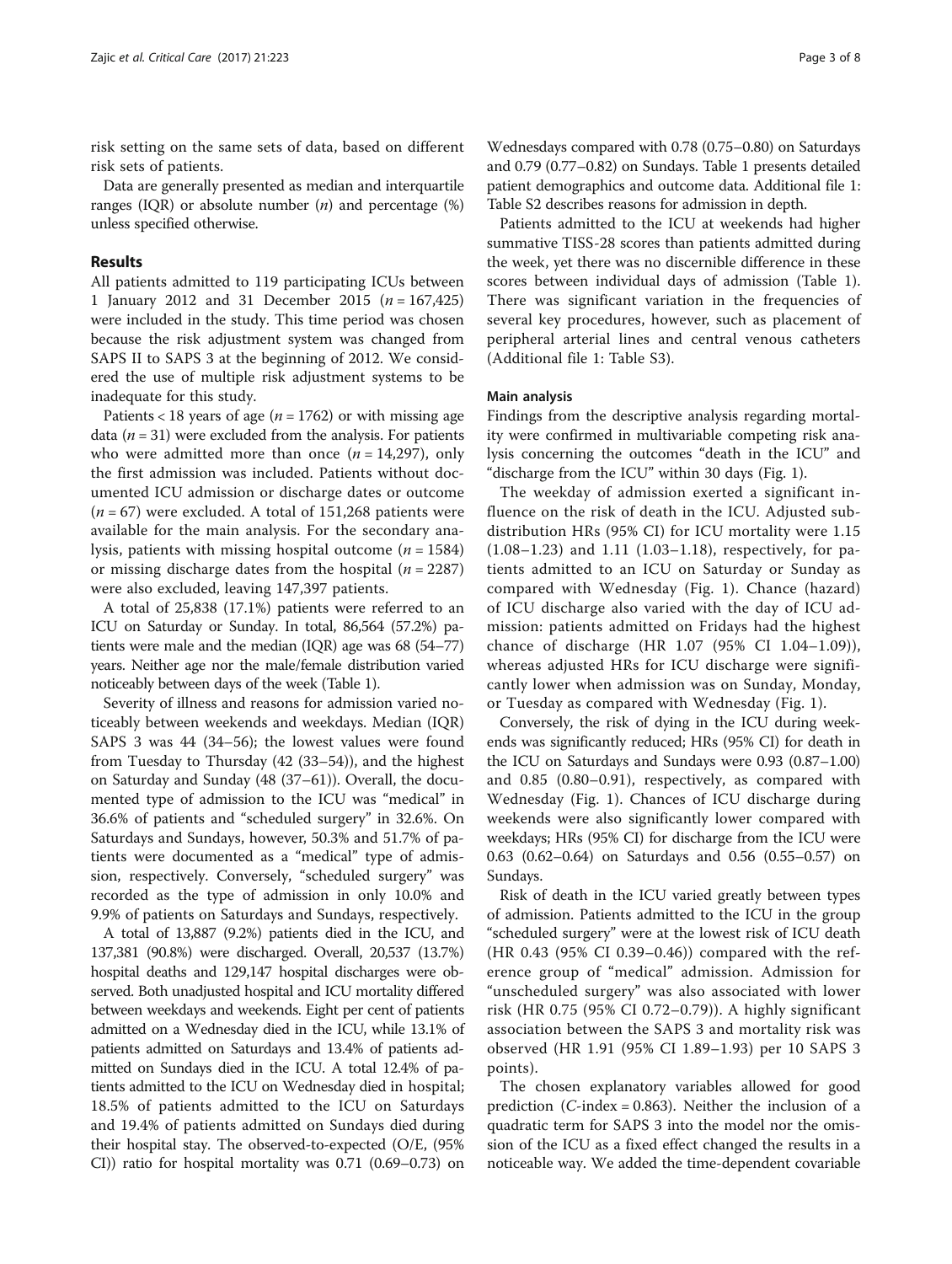<span id="page-3-0"></span>

|                                                                                                          | Weekday of admission |                |                |                |                |                |               |              |
|----------------------------------------------------------------------------------------------------------|----------------------|----------------|----------------|----------------|----------------|----------------|---------------|--------------|
| Variable                                                                                                 | Total                | Monday         | Tuesday        | Wednesday      | Thursday       | Friday         | Saturday      | Sunday       |
| Patient admissions, n                                                                                    | 151,268              | 24,367         | 25,866         | 25,810         | 25,312         | 24,075         | 13,279        | 12,559       |
| Age (years), median (IQR)                                                                                | 68 (54-77)           | 68 (55-77)     | $67 (55 - 77)$ | $67(55 - 76)$  | $67(55 - 76)$  | 68 (55-77)     | $67(52 - 78)$ | 68 (52-78)   |
| Male sex, n (%)                                                                                          | 86,564 (57.2%)       | 13,920 (57.1%) | 14,778 (57.1%) | 14,648 (56.8%) | 14,456 (57.1%) | 13,807 (57.4%) | 7745 (58.3%)  | 7210 (57.4%) |
| SAPS 3, median (IQR)                                                                                     | 44 (34-56)           | 43 (34-55)     | 42 (33-54)     | 42 (33-54)     | 42 (33-54)     | 43 (34-55)     | 48 (37-61)    | 48 (37-61)   |
| TISS 28 score, median (IQR)                                                                              |                      |                |                |                |                |                |               |              |
| Total, per patient                                                                                       | 73 (46-165)          | 70 (46-147)    | 69 (46-145)    | 68 (45-155)    | 69 (46-168)    | 84 (48-169)    | 89 (44-206)   | 81 (42-192)  |
| On admission day                                                                                         | $29(23 - 35)$        | $29(23 - 35)$  | $29(23-35)$    | $29(23-35)$    | $29(23 - 35)$  | 29 (23-35)     | $29(21-36)$   | $28(21-36)$  |
| ICU LOS (days), median (IQR)                                                                             | $3(2-6)$             | $3(2-5)$       | $3(2-5)$       | $3(2-6)$       | $3(2-6)$       | $3(2-6)$       | $3(2-7)$      | $3(2-6)$     |
| LOS before ICU admission > 2 days, n (%)                                                                 | 51451 (34.5%)        | 9491 (39.5%)   | 8322 (32.7%)   | 9308 (36.7%)   | 9144 (36.7%)   | 9081 (38.4%)   | 3028 (23.0%)  | 3077 (24.7%) |
| Type of admission, n (%)                                                                                 |                      |                |                |                |                |                |               |              |
| Medical                                                                                                  | 55,356 (36.6%)       | 8484 (34.8%)   | 8505 (32.9%)   | 8713 (33.8%)   | 8401 (33.2%)   | 8082 (33.6%)   | 6682 (50.3%)  | 6489 (51.7%) |
| Unscheduled surgery                                                                                      | 23,180 (15.3%)       | 3239 (13.3%)   | 3452 (13.4%)   | 3480 (13.5%)   | 3609 (14.3%)   | 3802 (15.8%)   | 2968 (22.4%)  | 2630 (20.9%) |
| Scheduled surgery                                                                                        | 49,237 (32.6%)       | 8990 (36.9%)   | 10,063 (38.9%) | 9750 (37.8%)   | 9469 (37.4%)   | 8399 (34.9%)   | 1329 (10.0%)  | 1237 (9.9%)  |
| Unspecified surgery                                                                                      | 16,287 (10.8%)       | 2541 (10.4%)   | 2707 (10.5%)   | 2696 (10.5%)   | 2652 (10.5%)   | 2618 (10.9%)   | 1561 (11.8%)  | 1512 (12.0%) |
| Not available                                                                                            | 7208 (4.8%)          | 1113 (4.6%)    | 1139 (4.4%)    | 1171 (4.5%)    | 181 (4.7%)     | (9667) +/11    | 739 (5.6%)    | 691 (5.5%)   |
| ICU mortality, n (%)                                                                                     | 13,887 (9.2%)        | 2143 (8.8%)    | 2118 (8.2%)    | 2073 (8.0%)    | (991 (7.9%)    | 2134 (8.9%)    | 1740 (13.1%)  | 1688 (13.4%) |
| Hospital mortality, n (%)                                                                                | 20,537 (13.7%)       | 3173 (13.2%)   | 3137 (12.3%)   | 3159 (12.4%)   | 3037 (12.1%)   | 3209 (13.5%)   | 2423 (18.5%)  | 2399 (19.4%) |
| SAPS Simplified Acute Physiology Score, TISS Therapeutic Intervention Scoring System, LOS length of stay |                      |                |                |                |                |                |               |              |
|                                                                                                          |                      |                |                |                |                |                |               |              |
|                                                                                                          |                      |                |                |                |                |                |               |              |
|                                                                                                          |                      |                |                |                |                |                |               |              |

| ١<br>j<br>I<br>J<br>I<br>١                                    |
|---------------------------------------------------------------|
| J<br>Ï<br>J<br>J<br>١<br>5<br>I<br>ļ<br>¢<br>۱<br>ļ<br>j<br>I |
| ļ<br>J<br>١<br>j<br>I<br>١<br>ļ<br>١                          |
| ţ<br>J<br>j<br>I<br>J<br>l<br>J<br>ļ<br>١<br>j                |
| ĭ<br>5<br>I<br>i<br>۱<br>j<br>l<br>I<br>J                     |
| ₹<br>i<br>Ś<br>I                                              |
| I<br>١<br>j<br>I<br>i<br>C<br>١                               |
| ŧ<br>I<br>ı<br>í                                              |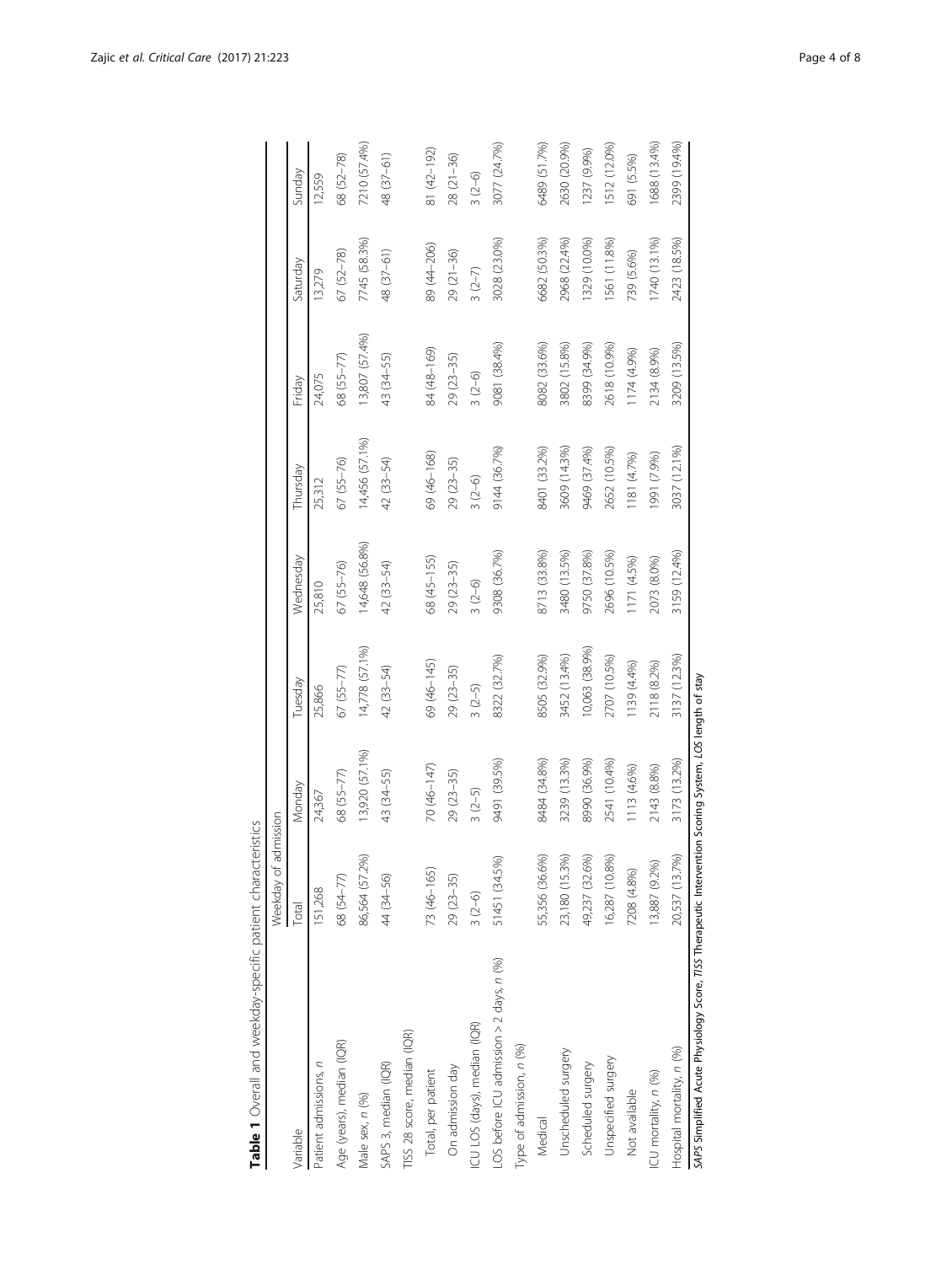<span id="page-4-0"></span>

|                            |                                                                                                                                                   |     |     |     |                                   | <b>ICU Discharge</b> |                                    |     |
|----------------------------|---------------------------------------------------------------------------------------------------------------------------------------------------|-----|-----|-----|-----------------------------------|----------------------|------------------------------------|-----|
|                            | 95% CI<br>HR<br>p                                                                                                                                 |     |     |     | 95% CI<br>HR<br>p                 |                      |                                    |     |
| SAPS 3 [per 10 points]     | 1.907 (1.888-1.926) 0.000                                                                                                                         |     |     |     | $0.684$ (0.681-0.687) 0.000       |                      |                                    |     |
| Year of admission          |                                                                                                                                                   |     |     |     |                                   |                      |                                    |     |
| 2012                       | 1.000                                                                                                                                             |     |     |     | 1.000                             |                      |                                    |     |
| 2013                       | 1.021 (0.973-1.071) 0.401                                                                                                                         |     |     |     | 0.994 (0.979-1.008) 0.399         |                      |                                    |     |
| 2014                       | 0.986 (0.935-1.040) 0.605                                                                                                                         |     |     |     | 1.047 (1.030-1.065) 0.000         |                      |                                    |     |
| 2015                       | 0.924 (0.876-0.974) 0.003                                                                                                                         |     |     |     | 1.082 (1.064-1.101) 0.000         |                      |                                    |     |
| Month of admission         |                                                                                                                                                   |     |     |     |                                   |                      |                                    |     |
| January                    | 1.000                                                                                                                                             |     |     |     | 1.000                             |                      |                                    |     |
| February                   | 1.047 (0.966-1.135) 0.260                                                                                                                         |     |     |     | 0.979 (0.954-1.005) 0.117         |                      |                                    |     |
| March                      | 1.000 (0.923-1.084) 0.996                                                                                                                         |     |     |     | 0.997 (0.972-1.023) 0.842         |                      |                                    |     |
| April                      | 0.961 (0.885-1.044) 0.347                                                                                                                         |     |     |     | 0.996 (0.971-1.022) 0.766         |                      |                                    |     |
| May                        | 1.001 (0.921-1.088) 0.986                                                                                                                         |     |     |     | 1,008 (0.983-1.035) 0,525         |                      |                                    |     |
| June                       | 1.013 (0.932-1.100) 0.766                                                                                                                         |     |     |     | 1.011 (0.985-1.037) 0.411         |                      |                                    |     |
| July                       | 0.961 (0.884-1.044) 0.343                                                                                                                         |     |     |     | 1.014 (0.988-1.040) 0.283         |                      |                                    |     |
| August                     | 1.075 (0.990-1.167) 0.084                                                                                                                         |     |     |     | 0.988 (0.963-1.015) 0.383         |                      |                                    |     |
| September                  | 1.010 (0.930-1.097) 0.809                                                                                                                         |     |     |     | 1.004 (0.978-1.030) 0.765         |                      |                                    |     |
| October                    | 0.952 (0.876-1.034) 0.242                                                                                                                         |     |     |     | 1.002 (0.977-1.028) 0.865         |                      |                                    |     |
| November                   | 0.986 (0.907-1.072) 0.740                                                                                                                         |     |     |     | 0.995 (0.970-1.021) 0.704         |                      |                                    |     |
| December<br>Admission type | 0.984 (0.906-1.069) 0.703                                                                                                                         |     |     |     | 0.988 (0.962-1.014) 0.361         |                      |                                    |     |
| medical                    | 1.000                                                                                                                                             |     |     |     | 1.000                             |                      |                                    |     |
| non-scheduled surgery      | 0.753 (0.716-0.793) 0.000                                                                                                                         |     |     |     | 0.940 (0.922-0.958) 0.000         |                      |                                    |     |
| scheduled surgery          | 0.426 (0.392-0.462) 0.000                                                                                                                         |     |     |     | 1.204 (1.182-1.225) 0.000         |                      |                                    |     |
| surgery unspecified        | 1.349 (1.211-1.502) 0.000                                                                                                                         |     |     |     | 0.922 (0.893-0.952) 0.000         |                      |                                    |     |
| <b>NA</b>                  | 1.387 (1.233-1.559) 0.000                                                                                                                         |     |     |     | 1.165 (1.131-1.200) 0.000         |                      |                                    |     |
| Weekday of admission       |                                                                                                                                                   |     |     |     |                                   |                      |                                    |     |
| Monday                     | 1.061 (0.995-1.131) 0.070                                                                                                                         |     |     |     | $0.941$ $(0.922 - 0.960)$ $0.000$ |                      | ۰                                  |     |
| Tuesday                    | 0.975 (0.915-1.038) 0.424                                                                                                                         |     |     |     | 0.979 (0.960-0.998) 0.030         |                      |                                    |     |
| Wednesday                  | 1.000                                                                                                                                             |     |     |     | 1.000                             |                      |                                    |     |
| Thursday                   | 0.941 (0.883-1.003) 0.063                                                                                                                         |     |     |     | 1.013 (0.994-1.033) 0.180         |                      |                                    |     |
| Friday                     | 1.048 (0.983-1.117) 0.154                                                                                                                         |     |     |     | 1.065 (1.044-1.087) 0.000         |                      |                                    |     |
| Saturday                   | 1.152 (1.077-1.233) 0.000                                                                                                                         |     |     |     | 0.983 (0.960-1.007) 0.167         |                      |                                    |     |
| Sunday                     | 1.106 (1.033-1.184) 0.004                                                                                                                         |     |     |     | 0.914 (0.892-0.937) 0.000         |                      |                                    |     |
| Weekday of event           |                                                                                                                                                   |     |     |     |                                   |                      |                                    |     |
| Monday                     | 0.989 (0.927-1.056) 0.743                                                                                                                         |     |     |     | 1.011 (0.990-1.033) 0.290         |                      |                                    |     |
| Tuesday                    | 1.026 (0.963-1.093) 0.429                                                                                                                         |     |     |     | 1.019 (0.999-1.039) 0.059         |                      |                                    |     |
| Wednesday                  | 1.000                                                                                                                                             |     |     |     | 1.000                             |                      |                                    |     |
| Thursday                   | 1.027 (0.964-1.094) 0.418                                                                                                                         |     |     |     | 0.971 (0.952-0.990) 0.003         |                      |                                    |     |
| Friday                     | 1,009 (0.946-1.076) 0.796                                                                                                                         |     |     |     | 0.995 (0.976-1.015) 0.641         |                      |                                    |     |
| Saturday                   | 0.933 (0.873-0.997) 0.041                                                                                                                         |     |     |     | 0.630 (0.616-0.644) 0.000         |                      |                                    |     |
| Sunday                     | 0.854 (0.798-0.914) 0.000                                                                                                                         |     |     |     | 0.559 (0.546-0.573) 0.000         |                      |                                    |     |
|                            |                                                                                                                                                   | 0.5 | 1.0 | 2.0 |                                   | 0.5                  | 1.0                                | 2.0 |
|                            |                                                                                                                                                   |     |     |     |                                   |                      |                                    |     |
|                            | Fig. 1 Adjusted subdistribution HR, 95% CI and p values for ICU mortality and ICU discharge within 30 days (n = 151,268). CI confidence interval, |     |     |     |                                   |                      | - Hazard-ratio, 95% CI O reference |     |

HR hazard ratio, ICU intensive care unit, SAPS Simplified Acute Physiology Score

"weekday of admission × time" to the model to check the proportional hazards assumption. This influence variable did not contribute significantly.

After the inclusion of interaction terms into the main model, HRs (95% CI) for death in the ICU were elevated: 1.21 (1.07–1.36) for admission on Saturday and 1.18 (1.05–1.34) for admission on Sunday (Additional file [1](#page-6-0): Table S4). In this extended model, a noticeable interaction was identified. Weekend admissions of patients with the type of admission "scheduled surgery" were associated with increased hazards for death in the ICU compared with admissions on Wednesdays. HRs (95% CI) for the interaction between the type of admission "scheduled surgery" and the weekday of admission were 1.56 (1.14–2.14) for admission on Saturday and 1.45 (1.03–2.04) for admission on Sunday (Additional file [1](#page-6-0): Table S2).

#### Secondary analysis

Results for hospital mortality and hospital discharge (Fine and Gray model) were practically identical to the aforementioned findings. Adjusted HRs (95% CI) for hospital mortality were 1.15 (1.08–1.23) for ICU admission on Saturday and 1.11 (1.03–1.18) for ICU admission on Sunday. ICU admission on Sunday or Monday was

associated with the lowest chances of hospital discharge. Risk of in-hospital death and chance of hospital discharge at weekends were also significantly lower than during the week (Additional file [1:](#page-6-0) Table S5).

#### Sensitivity analyses

Findings in subgroup analyses confirmed our results' stability. Weekend effects were almost identical in patients admitted to ICUs that reported more than 99% of hospital outcomes ( $n = 113,161$ ) (Additional file [1:](#page-6-0) Table S6). Weekend effects were reproduced in all three tertiles of the SAPS 3 (Additional file [1:](#page-6-0) Table S7). The effects were present in all admission-type subgroups except for unscheduled surgery (Additional file [1:](#page-6-0) Table S9). When the Cox proportional hazards model was applied to the main analysis, significant weekend effects were found, although they were slightly less pronounced; concordance was 0.846 (Additional file [1:](#page-6-0) Table S10). Results from the model without censoring at 30 days did not differ significantly from the main model's results. (Additional file Additional file [1](#page-6-0): Table S11)

The inclusion of interaction terms of weekday of admission and time did not indicate any noticeable time dependency of the effect on mortality apart from a slight tendency for higher short-term mortality when admitted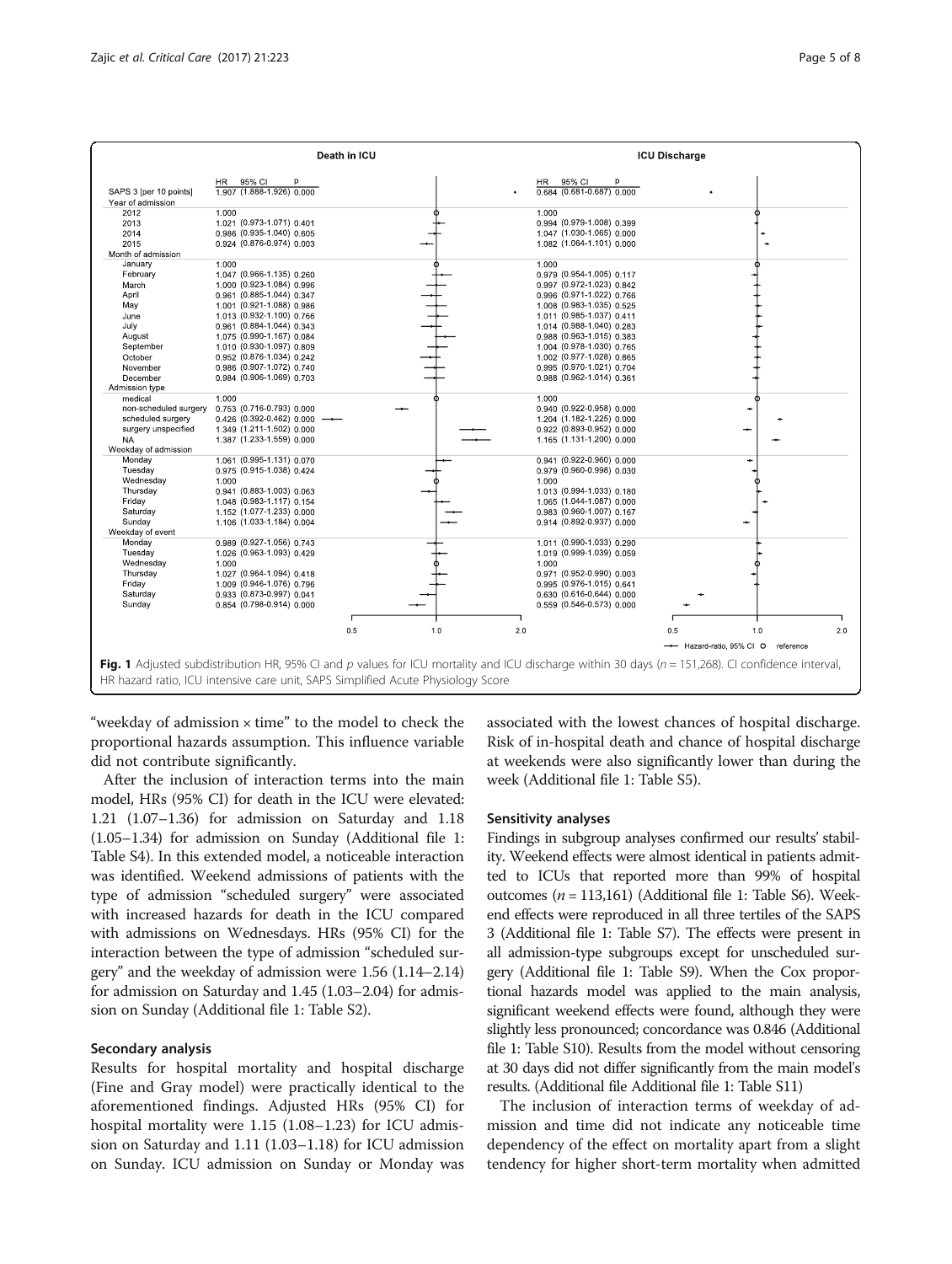on Saturday ( $p = 0.03$ ). An accentuated tendency towards earlier discharge when admitted on Friday or Saturday was observed (data not shown).

# **Discussion**

Our findings demonstrate that there are weekend effects in Austrian ICUs. Admission to an ICU on Saturday or Sunday was associated with both increased risk of ICU and hospital mortality and a reduced chance of ICU and hospital discharge. These findings were stable in all models, although we applied rigorous risk adjustment using the well-established SAPS 3 risk adjustment model [[19](#page-7-0), [20, 25\]](#page-7-0). Adjustment for baseline risk of death was imperative [[26](#page-7-0)], as the case mix admitted to ICUs on weekends differs noticeably from admissions during the week.

These weekend effects, however, did not result in an increased risk of dying in the ICU during weekends. Mortality rates in ICUs and hospitals were actually lower on Saturdays and Sundays. Moreover, discharge from the ICU and the hospital was substantially less likely at weekends than during the week. The competing risk analysis itself offers a possible explanation for these findings. Because of the low chance of discharge at weekends, patients tended to remain in the ICU over the weekend regardless of their physiologic status. This would result in a lower risk of death at weekends.

The statistical validity of the models used can be inferred from the good results in prediction and the fairly identical results in the Fine and Gray model for subdistribution hazards and the well-established Cox proportional hazards model fitted for competing risks. A major strength of this study lies in the statistical analysis based on the competing risks concept, which models transitions in patient status (in ICU, discharged, dead). The observed concordance coefficient for the main analysis is satisfactory in heterogeneous populations such as the critically ill [[27, 28](#page-7-0)].

The clinical validity of our findings relies on the SAPS 3 risk adjustment tool's ability to adequately correct for patients' individual risk of death. If characteristics negatively influencing outcomes were more prevalent in patients admitted at weekends and remained unadjusted for, an increased risk of death could falsely be associated with weekend admission instead of the patients' characteristics. For this reason, we conducted detailed sensitivity analyses to assess both statistical and clinical validity.

We stratified the study cohort by tertiles of the SAPS 3 to evaluate whether the effects observed targeted specific subpopulations only. Similar effects were found, however, in all three tertiles (Additional file [1](#page-6-0): Table S5). We can thus rule out the possibility that our results are attributable to high or low acuity bias. Additional sensitivity analyses included only patients admitted to ICUs with excellent reporting characteristics (more than 99% of all patients included in the study cohort) to minimise the risk of

reporting bias (see [Limitations](#page-6-0)). Weekend effects were the same in this subgroup (Additional file [1](#page-6-0): Table S4). Weekend effects were observed when we analysed readmissions to the ICU during the same hospital stay (Additional file [1](#page-6-0): Table S8). The results' reliability is backed by their consistency over various subgroups of patients. The completeness of reporting in the participating ICUs is another strength of our study and is due to Austrian healthcare legislation that requires reporting of key items for all admitted patients before ICU costs are reimbursed.

Patients referred to ICUs at weekends were more likely to be admitted after emergency surgery and exhibited a higher severity of illness as measured by the SAPS 3. Increased risk of death after weekend ICU admission was not observed in patients admitted after unscheduled surgical procedures, whereas weekend effects were clearly identifiable in both subgroups of patients admitted to ICU after scheduled surgery or due to medical conditions. These findings are in concordance with previous findings from other studies that unscheduled surgery outside regular working hours is not associated with increased mortality [[29](#page-7-0)–[31](#page-7-0)].

In fact, scheduled surgeries are rare on weekends compared with weekdays. A higher risk of death following weekend procedures could therefore be due to a lack of experienced staff [\[32](#page-7-0), [33](#page-7-0)] or insufficient resources. It could be speculated that the quality of necessary interventions provided for critically ill patients outside the ICU might influence overall outcome, affecting some patients more than others. Previous studies have demonstrated differences in outcomes following critical procedures; for example, in patients with acute myocardial infarction and stroke [[34, 35](#page-7-0)].

If the higher risk of death following weekend ICU admission cannot be explained by case mix alone, the reasons for this effect need to be identified. Because of the complexity of providing critical care and the retrospective nature of this study, we are unable to give detailed answers. Possible explanations for worse outcomes in patients admitted to ICUs at weekends involve both structures and processes, such as inadequate staffing or increased workload. While high workloads on weekends were demonstrated in other studies [\[36\]](#page-7-0), we have no direct data about physicians' workload or ICU staffing during the observation period. The TISS-28 allows us, however, to evaluate nursing workload and the use of different sets of interventions and other measures.

Analysing these data, we found that, for all patients in the ICU, fewer "specific interventions" (according to the TISS-28) were performed on Saturdays and Sundays compared with the rest of the week (Additional file [1](#page-6-0): Table S3). For patients admitted at weekends, however, "specific interventions" were performed at a higher rate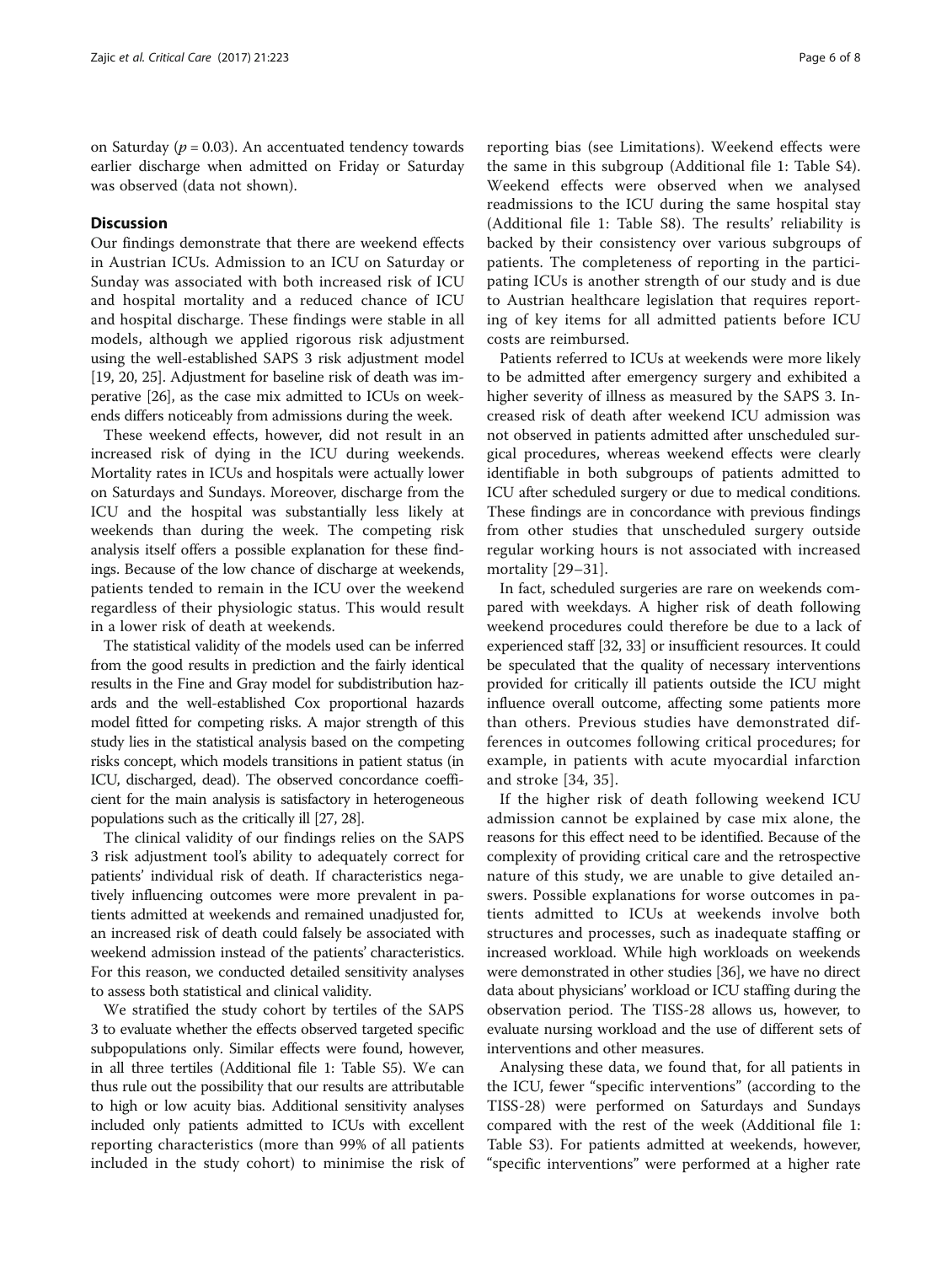<span id="page-6-0"></span>both in and outside the ICU. These findings seem plausible, taking into account the higher severity of illness exhibited by patients admitted to ICUs on weekends. However, patients admitted to the ICU at weekends were surprisingly less likely to receive several key treatments on the day of admission, such as "central venous catheters", "peripheral arterial lines", and "lung function-improving treatments".

# Limitations

This study's findings are based on a retrospective analysis of data queried from a prospectively gathered database using a multivariable competing risk model for time-until-event data. The study is therefore subject to all limitations that apply to this study type. Documentation and coding are the responsibility of individual health care providers and may be incomplete, especially if data input is not required by law or local policy. Non-ICU data and information on decision-making (e.g. termination of care) may be fragmentary, since they are not in the focus of the ASDI database. Quality of documentation may vary between days of the week due to differences in workload [\[37](#page-7-0)]. Patient heterogeneity and variations in case mix between weekdays may contribute to bias affecting the analysis. We sought to adjust for these limitations as described, yet our adjustments rely upon the validity of the SAPS 3 risk stratification tool. Any limitations of this scoring system may also apply to this study. Findings from this study are not necessarily generalisable to other countries' health systems.

# Conclusion

In summary, our study yielded several key findings. First, the case mix that healthcare professionals were confronted with at weekends was distinctly different from that seen during the week. Patients referred to the ICU at weekends were sicker than those admitted during the week, whilst those already present in the ICU would otherwise be discharged earlier. Second, ICU admission at weekends is associated with a higher risk of death in the ICU and the hospital in the subgroups of scheduled surgery and medical admissions. This effect is not observed in patients undergoing emergency surgery, a primary purpose of hospitals at weekends. Third, the intensive care provided at weekends differs noticeably from that during the rest of the week in our dataset. This could be a potential source of the observed higher risk of death.

These findings should generate further research and critical evaluation of the process of providing critical care at weekends. If weekend effects were to be reproduced prospectively in comparable populations, health care providers and policy-makers alike would be obliged

to take action to remove any obstacles that prevent the same quality of care being provided during the week and at weekends. Equipment, expertise, and staff need to be available in the same quantity and quality on every day of the week, especially if plannable, high-risk procedures (i.e. scheduled operations) are to be performed at weekends.

### Additional file

[Additional file 1:](dx.doi.org/10.1186/s13054-017-1812-0) Is supplementary material presenting Tables S1-S11 as cited in the article. (DOCX 172 kb)

#### Abbreviations

CI: Confidence interval; ASDI: Austrian Centre for Documentation and Quality Assurance in Intensive Care; HR: Hazard ratio; ICU: Intensive care unit; IQR: Interquartile range; NHS: National Health Service; SAPS: Simplified Acute Physiology Score; TISS: Therapeutic Intervention Scoring System

#### Acknowledgements

Not applicable.

#### Funding

No funding was received to conduct this study.

#### Availability of data and materials

The datasets used and/or analysed during the current study are available from the corresponding author on reasonable request.

#### Authors' contributions

PB, PZ, and PGHM designed the study. PB, MP, TF, and FS conducted the statistical analysis. PZ and PB contributed equally to this manuscript. AR, RM, BM, and PGHM critically revised the manuscript for important intellectual content. All authors gave final approval of the version to be published.

#### Ethics approval and consent to participate

The ethics committee at the Medical University of Graz, Austria, IRB00002556, approved of the study (29-122 ex 16/17) before its conduction. Because no additional interventions were performed, the need for informed consent was waived by the institutional review board.

#### Consent for publication

Not applicable.

#### Competing interests

The authors declare that they have not received support from any organisation for the submitted work. PB, TF, and MP have received grants from the Austrian Centre for Documentation and Quality Assurance in Intensive Care during the conduct of the study. The authors declare that they have had no other financial relationships with any organisations that might have an interest in the submitted work in the previous 3 years. The authors declare that they have no non-financial competing interests.

#### Publisher's Note

Springer Nature remains neutral with regard to jurisdictional claims in published maps and institutional affiliations.

#### Author details

<sup>1</sup> Division of General Anesthesiology, Emergency and Intensive Care Medicine Department of Anesthesiology and Intensive Care Medicine, Medical University of Graz, Auenbruggerplatz 29, A-8036 Graz, Austria. <sup>2</sup>Centre for Medical Statistics, Informatics, and Intelligent Systems, Medical University of Vienna, Vienna, Austria. <sup>3</sup>St George's University Hospitals NHS Foundation Trust, St George's University of London, London, UK. <sup>4</sup>Unidade de Cuidados Intensivos Neurocríticos, Hospital de São José, Centro Hospitalar de Lisboa Central, Lisbon, Portugal. <sup>5</sup>Austrian Centre for Documentation and Quality Assurance in Intensive Care, Vienna, Austria.